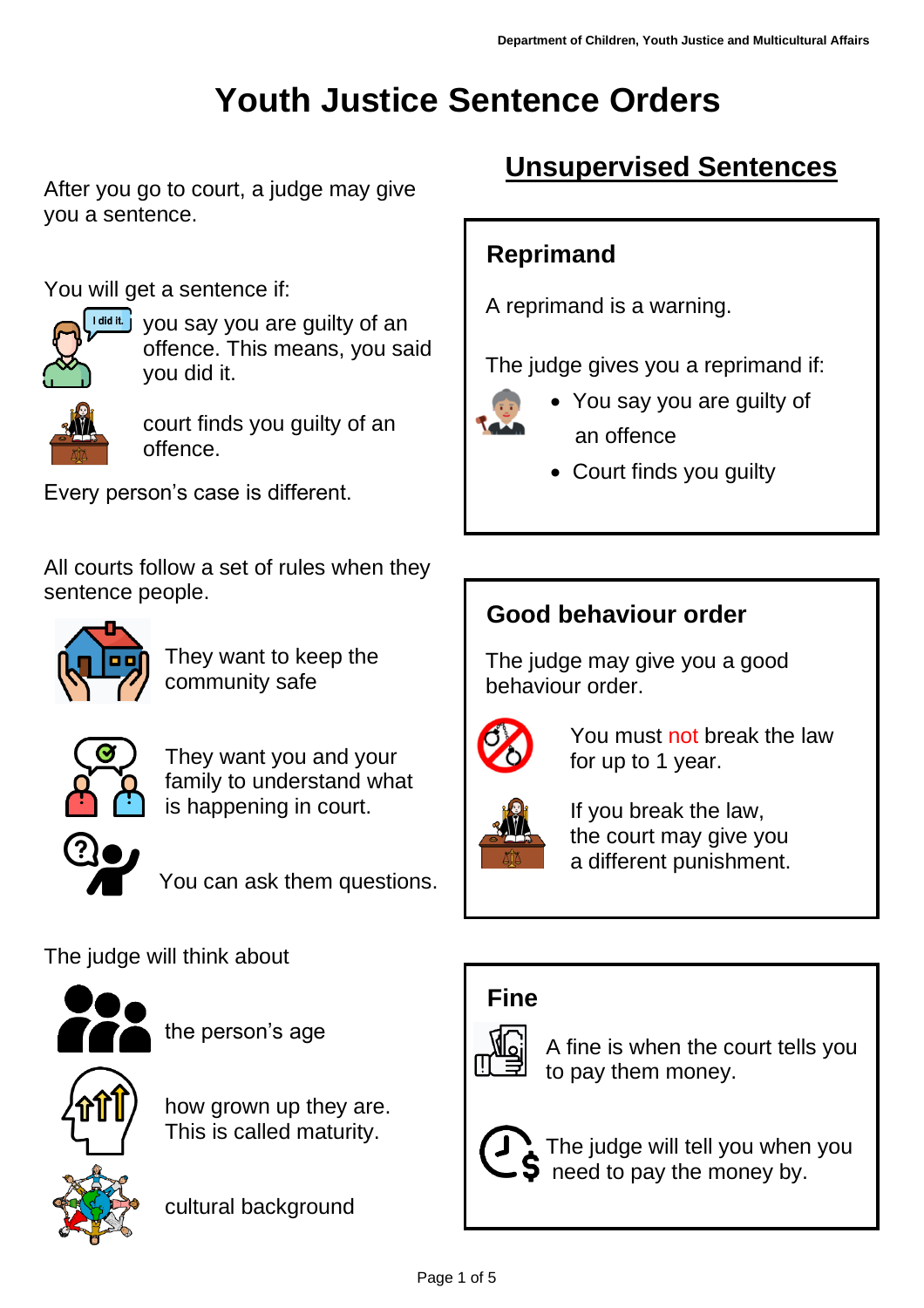## **Supervised Sentences**

#### **Probation**

A probation order



is a court order from the judge after you went to court for your offence



It means a youth justice officer (or YJ officer) will supervise you during this order.



You must not break the law.

You need to follow the rules.

#### **Community service order**



Unpaid work



 The court tells you how many hours you need to do.



Helps your community



 The YJ officer will organise this work.



 The work supervisor will count how many hours you did. They will tell your YJ officer.

### **Graffiti removal order**



 Unpaid work to remove graffiti



#### **12+ years old and older**

 Are guilty of doing graffiti. You said you did graffiti, or

 the court said you did graffiti.



 You can fix the damage you did.



 The court and YJ officer will tell you how many hours you need to do.



 The YJ officer will organise this work.

### **Intensive supervision order**



 It is for young people who have been on other orders and may next go to detention.

 For **10, 11 or 12** years old at the time the court decides your sentence.



 You can still live with your family.



 YJ officers will help you do a program.

This program may help you with





- 
- your health



school and family



• good things you want to do with your life.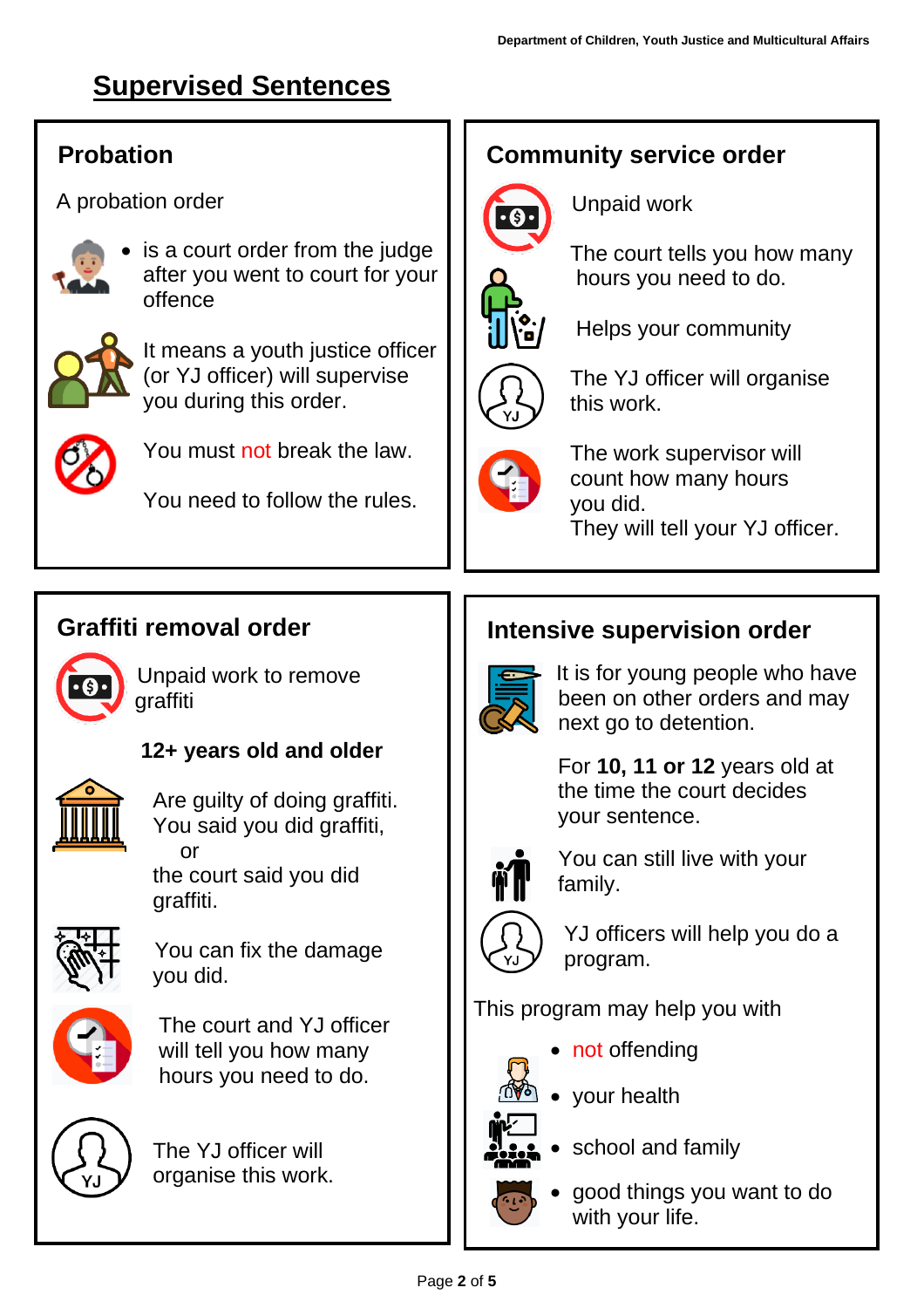## **Conditional release order**

A judge gives you this if:



you say you are guilty



the judge finds you guilty



you have been sentenced to go to youth detention.



 But the judge wants you to do this order **first** so you do **not** go to detention. If you cannot finish this order, you may go to detention.



You can still live with your family.

**You must do a program for up to 3 months.**



A YJ officer will supervise you.

#### **What happens?**



1. Before you get this order, the judge must tell a YJ officer to write a report about you.



2. You meet with the YJ officer. They will talk to you more about what you can do in your program.



3. You go back to court. The judge will give you a conditional release order.

#### The program may have activities about



school or TAFE





getting a job



 good things you want to do in your life



 how you can stop offending in a positive way.



 If you break the rules, you may go back to court.

 The court will decide if you go to detention or not.

## **Restorative Justice Order**



 You go to a meeting with the victim and other people affected by the offence.



 You can bring a support person.

You talk about how you



 It means a YJ convenor will facilitate you during this order.



 If you do not attend the conference, you will go back to court.

 The judge may give you a different sentence.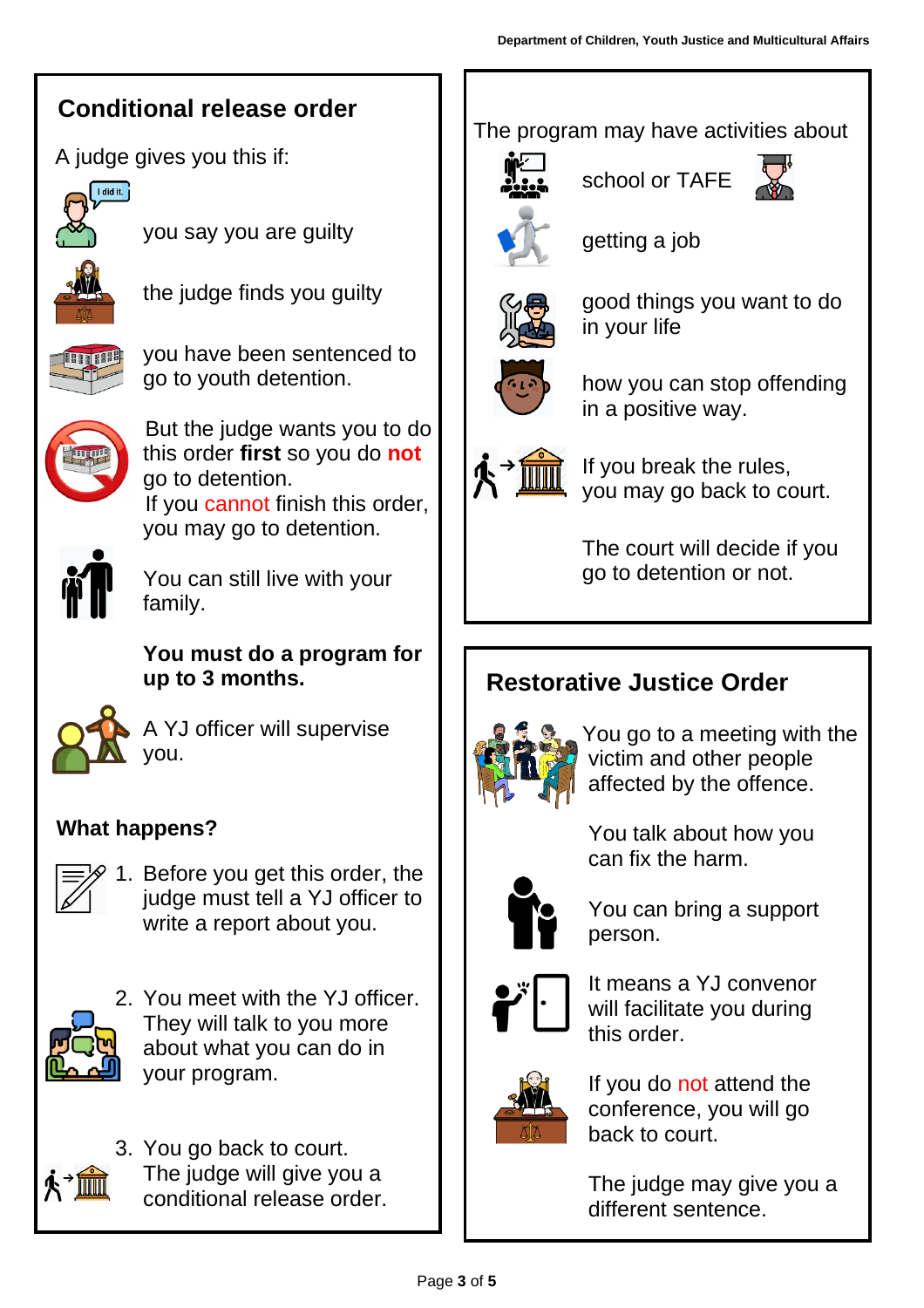#### **Detention order**

A judge may send you to detention if:



- you say you are guilty of an offence
- court finds you guilty

 You may be in detention for **up to 1 year**.

 A **higher court** may send you to detention **for more than 1 year**. This depends on the offence.



 You may spend **half to most of your order in detention** (50-70%). Then you will do the rest in community.



### **What if I turn 18 in detention?**



 You may go to an adult prison if:

1. You turn 18

**AND**

 You have **6+ months in custody left** in your order.

Your caseworker will talk to you.

2. You are **18 or older** when the judge says you go to detention.

The court officer will talk to you.

## **Other Sentences**

#### **Restitution and compensation**



A court may tell you to pay money.



 This will help fix the broken property or the victim's injury.

 The judge asks you when you  **can finish paying the money.** 

## **Licence disqualification**



 A court can stop you getting a drivers licence for some time.

## **Drug assessment and education**

A judge gives you this if:



you say you are guilty of an offence with drugs



court finds you guilty of an offence with drugs



 The judge will tell you to talk to someone about drug use.



 If you do not attend, you may go back to court. The judge may give you a different sentence.